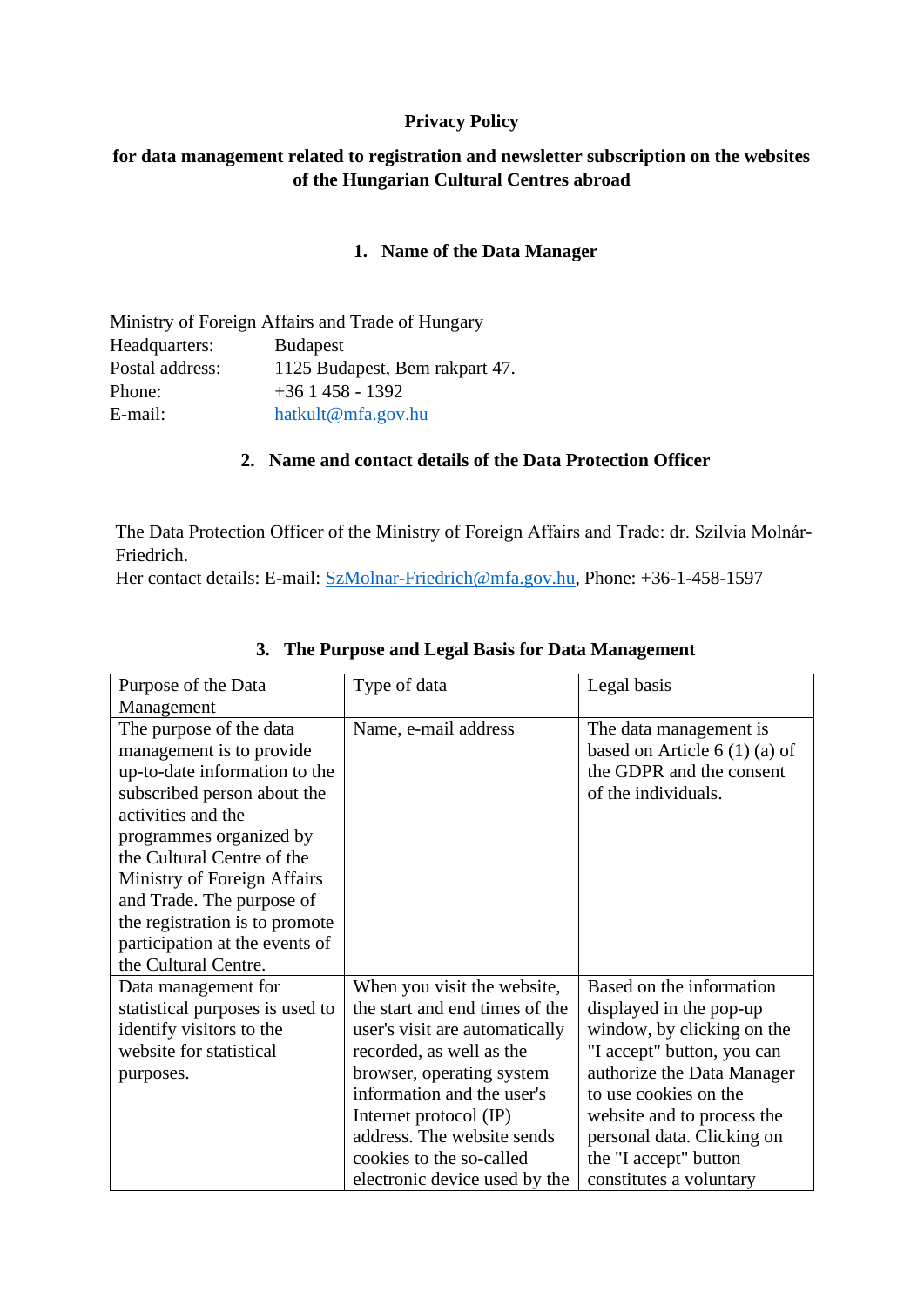| visitor. Statistics are     | contribution under Article 6  |  |
|-----------------------------|-------------------------------|--|
| automatically generated     | $(1)$ (a) of the GDPR. If you |  |
| from the data gathered      | do not allow the use of       |  |
| through the viewings of the | cookies, according to Article |  |
| website.                    | $6(1)$ (e) of the GDPR, the   |  |
|                             | website is limited to the use |  |
|                             | of cookies and technologies   |  |
|                             | that are essential for its    |  |
|                             | operation, but no personal    |  |
|                             | data will be processed.       |  |

The website can be accessed under the domain culture hu

# **4. Source of personal data and scope of data management, if not provided by the subject of the data to the Ministry of Foreign Affairs and Trade**

The Ministry of Foreign Affairs and Trade does not process personal data that is not collected from the subject of the data.

# **5. Recipients of personal data and categories of recipients, Management of data**

The registered data is stored by the Ministry of Foreign Affairs and Trade on the servers of NISZ Nemzeti Infokommunkációs Zrt. The newsletter service is operated by the Ministry's contractual partner Lounge Design Kft. (and its subcontractor Trendency Kft.).

# **6. Time limit of storing personal data**

In view of the legal basis, the Ministry of Foreign Affairs and Trade shall store the personal data provided by the subject of data until the consent is withdrawn. The website provides the possibility to withdraw consent at any time. In the absence of withdrawal of consent, the need for storing the data is reviewed by the Ministry of Foreign Affairs and Trade every three years.

# **7. The Rights of the Subject of the Data related to Data Management**

## **7.1. Deadline**

The Ministry of Foreign Affairs and Trade shall comply with the request of a person to exercise their rights within a maximum of one month from receiving the request.

Taking into account the complexity of the application and the number of applicants, the Ministry of Foreign Affairs and Trade may, if necessary, extend this period by a further two months. The Ministry of Foreign Affairs and Trade shall inform the person concerned of the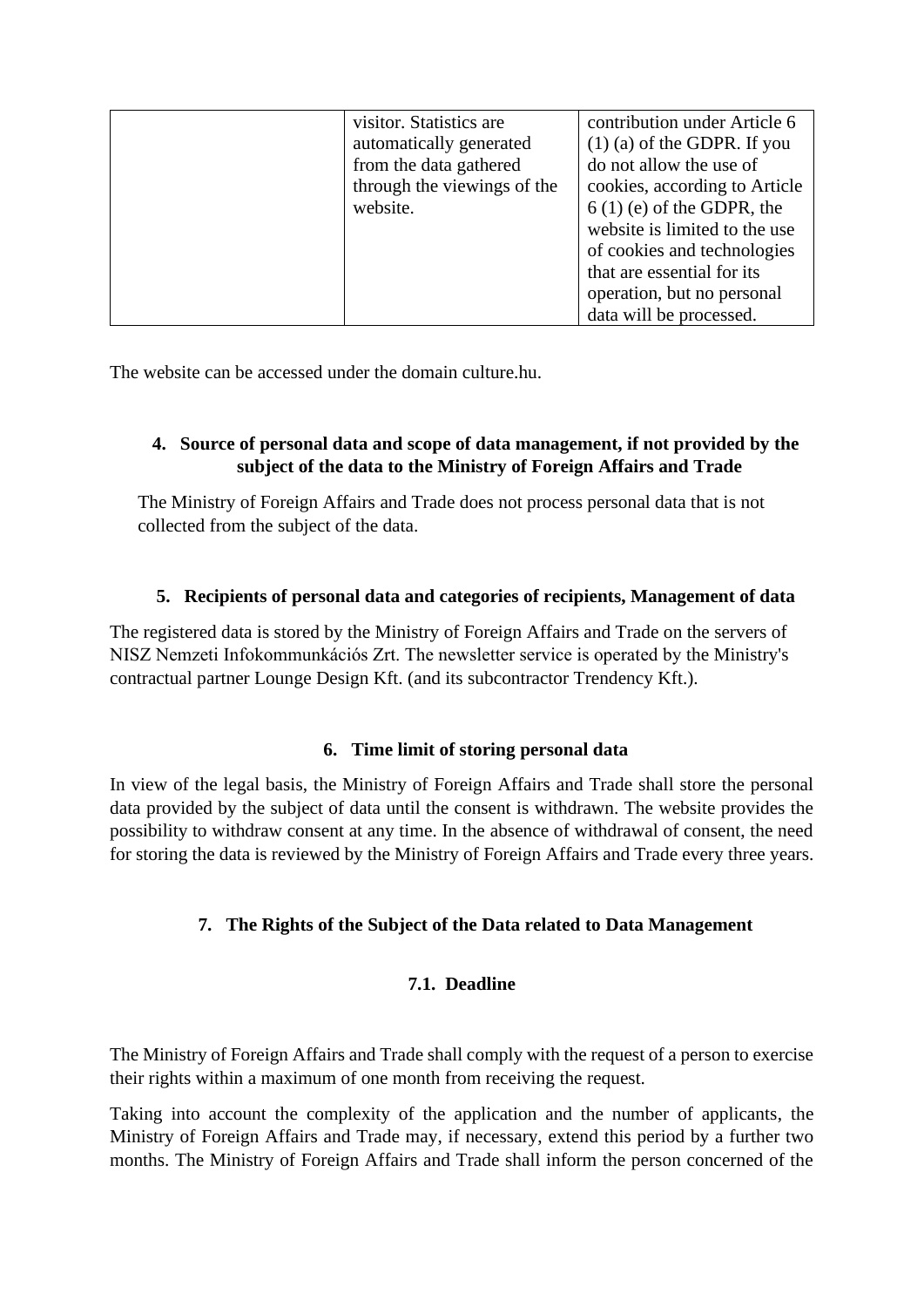extension of the time limit, stating the reasons for the delay, within one month of receiving the request.

# **7.2 Rights related to Data Management**

## *7.2.1 Right to access*

The person concerned has the right to request information from the Ministry of Foreign Affairs and Trade via the means given in Point 1 of this Privacy Policy about the following: whether Management of Personal Data is in progress; and if such Data Management is in progress, has the right to know

- what kind of Personal Data
- on what legal basis
- for what purpose
- the Ministry of Foreign Affairs and Trade manages for how long,
	- to whom, when, under what law, what kind of Personal Data has the Ministry of Foreign Affairs and Trade granted access, or to whom it has transferred Personal Data;
	- if the Cultural Centre uses automated decision making and its logic, including profiling.

The Ministry of Foreign Affairs and Trade shall provide the copies of Personal Data forming basis of Data Management free of charge for the first time on the request of the person in concern. For any subsequent request, the Ministry of Foreign Affairs and Trade may impose a reasonable fee based on administrative costs.

## *7.2.2 Right to rectification*

The person in concern has the right to request the Ministry of Foreign Affairs and Trade via the means given in Point 1 of this Privacy Policy to rectify Personal Data. If the person in concern can reasonably demonstrate the accuracy of the Data rectified, the Ministry of Foreign Affairs and Trade shall comply with the request within a reasonable time not exceeding one month, and shall notify the person in concern thereof, using the contact means provided by them.

## *7.2.3 Right to limitation of Data Processing*

The person in concern has the right to request the Ministry of Foreign Affairs and Trade the limitation of Management of Personal Data via the means given in Point 1 of this Privacy Policy, by clearly indicating the nature of the limitation of Data Management and ensuring that it is treated separately from other Data.

## *7.2.4 Right to deletion*

In connection with the Data Management process described in the Privacy Policy, the person in concern has the right to request the Ministry of Foreign Affairs and Trade to delete their Personal Data without undue delay, and the Data Manager is obliged to delete Personal Data of the person concerned without undue delay unless there is another legal basis for managing the Data.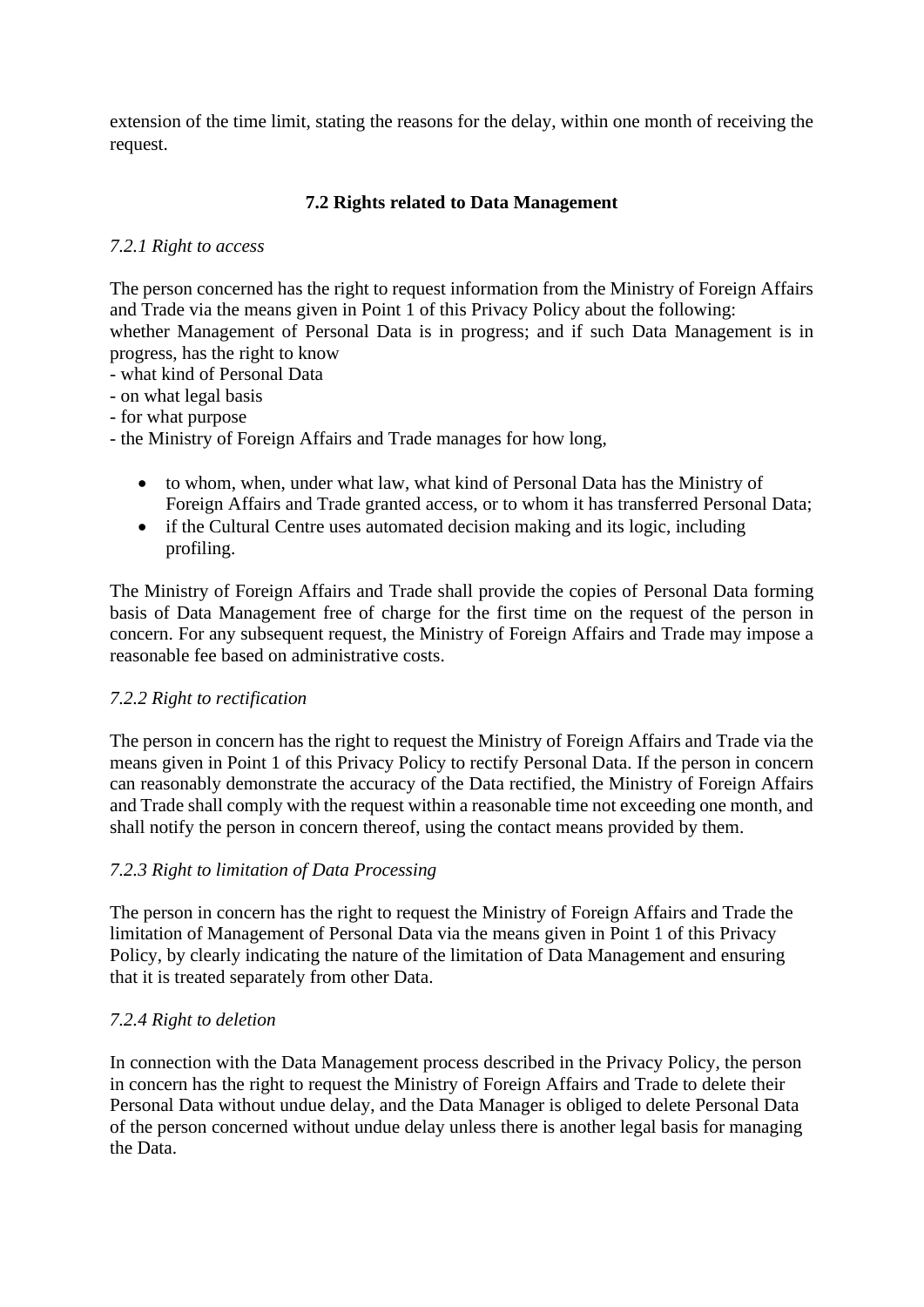#### *7.2.5 Right to Data Portability*

Concerning Data Management, subject to its legal basis, the person in concern has the right to request and receive Personal Data provided by them to the Ministry of Foreign Affairs and Trade via the given means provided in Point 1, in a structured, widely used, machine-readable format, and to transfer the Data to another data manager without being hindered by the Ministry of Foreign Affairs and Trade in connection with Automated Data Management operations.

#### **8. Right of appeal**

If the person in concern shall deem that the Ministry of Foreign Affairs and Trade violated all current laws associated with data privacy while managing their Personal Data, they may turn to

- the Data Protection Officer of the Ministry of Foreign Affairs and Trade,

- the Supreme Court of Budapest (1055 Budapest, Markó utca 27.),

- or the National Authority for Data Protection and Freedom of Information of Budapest

(1m55 Budapest, Falk Miksa u 9-11, 1363 Budapest, pf. 9).

#### **9. Cookie Management Policy**

The purpose of the use of cookies is to speed up the use of the website, to balance the load on the servers, and facilitate and help the use of the website with automation. Cookies are files or pieces of information that a web server accessed by a visitor sends to the web browser on the visitor's computer. A cookie usually contains the name of the website you came from; the value of the cookie, i.e. a randomly generated unique number; and its lifespan, that is, how long it stays on the online communication device. The cookie is stored in a file in the storage of the user's device. The content of the file can be queried by the web server sending the cookie from the browser at any time.

| Name of cookie | Domain      | Type   | Scope of information      | Other information      | Retentio |
|----------------|-------------|--------|---------------------------|------------------------|----------|
|                |             |        | managed                   |                        | n time   |
| $_{\rm g}$ a   | culture.hu  | third  | Cookies<br>for Google     | The Google Analytics   | Until    |
| gid            | culture.hu  | party  | Analytics. It does not    | Cookie<br>Policy<br>is | withdraw |
| utmc           | culture.hu  | cookie | send<br>personal          | available<br>the<br>at | al<br>of |
| utmz           | culture.hu  |        | information to Google     | following<br>link:     | consent. |
| utma           | culture.hu  |        |                           | https://developers.goo |          |
|                |             |        |                           | gle.com/analytics/dev  |          |
|                |             |        |                           | guides/collection      |          |
|                |             |        |                           | analyticsjs            |          |
|                |             |        |                           | cookieusage            |          |
| VISITOR I      | youtube.com |        | cookie<br>used<br>by<br>A | https://cookiedatabase |          |
| NFO1 LIVE      |             |        | monitor<br>YouTube to     | .org/cookie/youtube/vi |          |
|                |             |        | bandwidth                 | sitor_info1_live/      |          |
| <b>YSC</b>     | youtube.com |        | A unique ID used by       | https://cookiedatabase |          |
|                |             |        | YouTube<br>identify<br>to | .org/cookie/youtube/y  |          |
|                |             |        | the user                  | SC/                    |          |

## **Cookies from a third party**